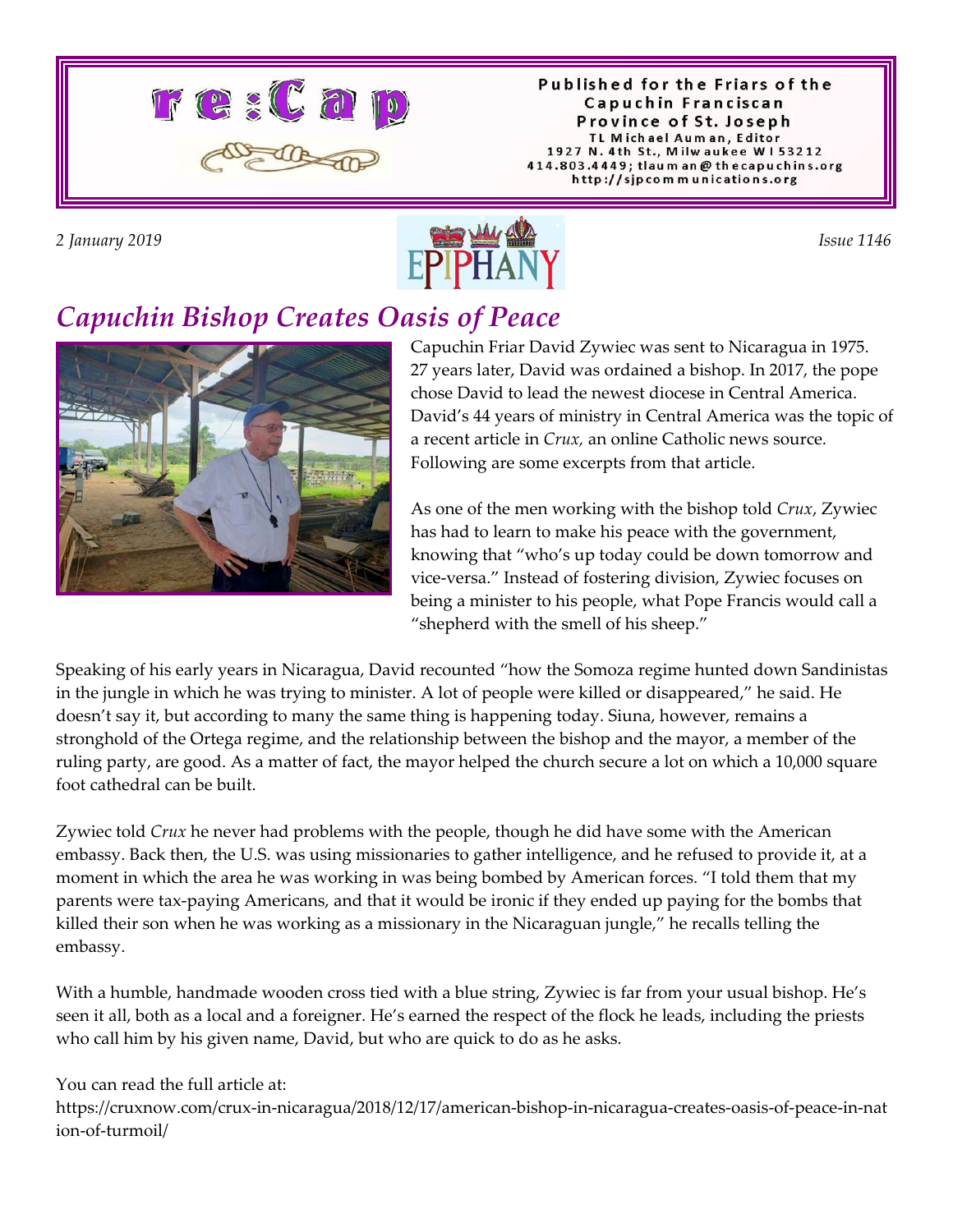## *The Statues at the Solanus Casey Center*

*By Nancy Sylvester, IHM*





*Nancy Sylvester, IHM* 

I realize there is much to be grateful for: men and women who have lived the Incarnation in ways that give us hope and that have been transformational. Some of them greeted me at the center where we were meeting. The Solanus Casey Center in Detroit has a group of statues that welcomes you when you come in. They represent persons who lived the Gospel. Some may be more familiar to you than others, but they all lived out of that authentic self; they all lived out of Christ consciousness; they all had "put on the mind of Christ."

I offer this meditation adapted from this Franciscan expression of the Beatitudes written by Capuchin Br. John Francis Samsa, "The Beatitudes of Christ: Embrace the

Challenge." I encourage you to take some time as the old year ends and reflect on these lives as well as others for whom you are grateful. Reflect on those people or situations that gratuitously offer you hope and whose lives made our world a better place.

Blessed are the poor in spirit. Theirs is the reign of God. Dorothy Day — a Catholic



*Dorothy Day*



challenging church and government policies.

Blessed are the non-violent. They will possess the Earth. Takashi Nagai — exposed to radiation from the bomb that fell on Nagasaki; preached forgiveness and reconciliation until his death; amid the destruction he spoke only of the love of Christ; spoke of disarmament as moral obligation.

Blessed are those who mourn. They will be comforted. Jean Donovan — fun loving; loyal Republican; engaged to be married; Ursuline volunteer in El Salvador; murdered for distributing clothes and food to those most in need in that war-torn country.

*Takashi Nagai*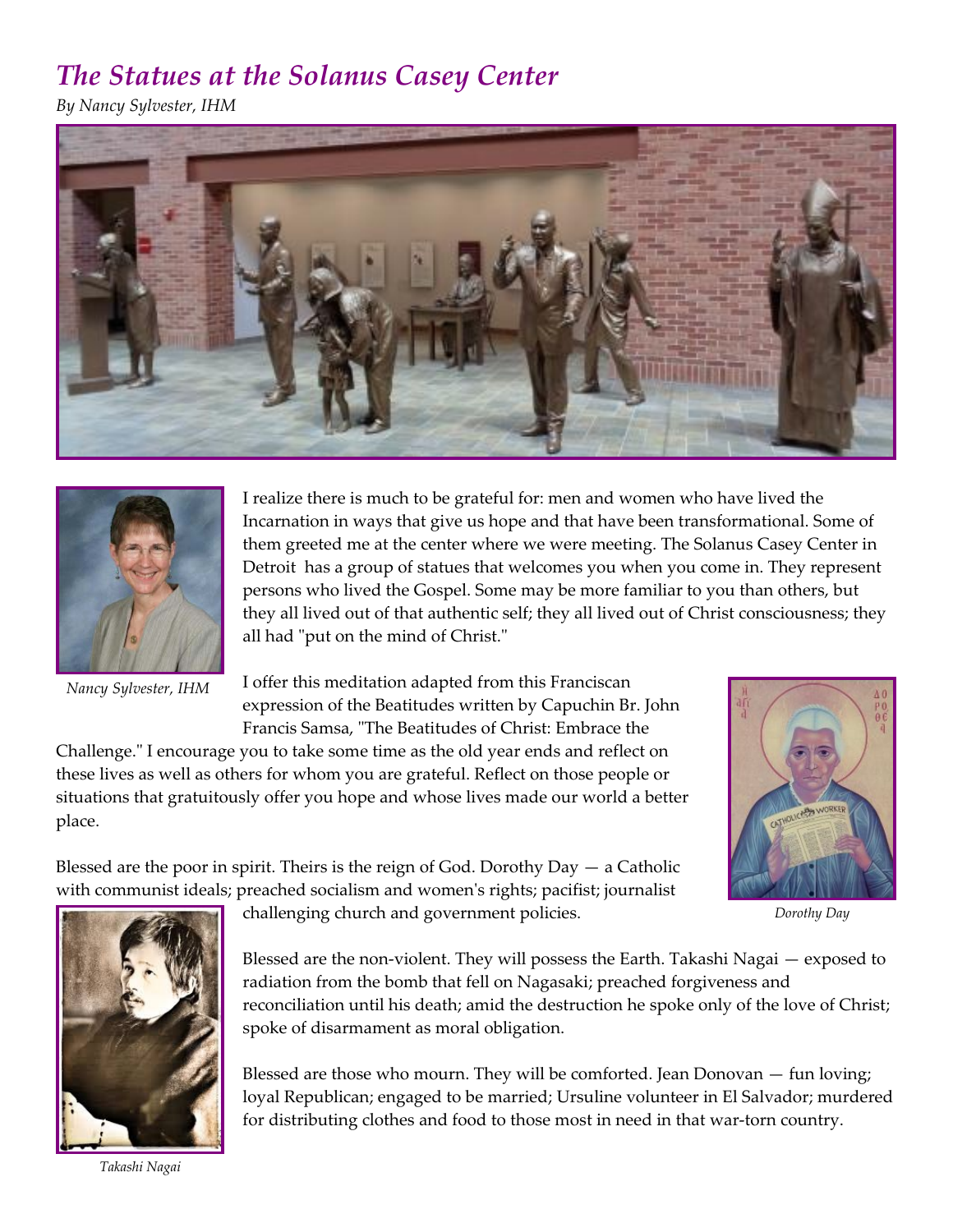

*Clement Kern*

Blessed are those who hunger and thirst for justice. They will be satisfied. Clement Kern — Catholic priest; conscience of Detroit; opened his church to alcoholics, illegal immigrants, gays, and social protesters; supported labor unions and lived Catholic social teaching.

Blessed are the merciful. They will receive mercy. Teresa of Calcutta — fed, clothed, cleaned and comforted the sick and dying on the streets of Calcutta (Kolkata); founded a religious community dedicated to this same work.

Blessed are the pure of heart. They will see God. Catherine de Hueck — pioneer among North American Catholic laity in implementing social doctrine; insisted that action be rooted

in prayer; advocated making faith an integral part of ordinary life; bridged Eastern and Western Christian traditions.



*Martin Luther King, Jr.*

Blessed are the peacemakers. They will be called children of God. Martin Luther King — rooted in faith, gave hope to oppressed people; saw achieving racial equality as a duty for each person; courage to stand undefended when attacked; jailed and beaten; advocated non-violent strategies in opposing injustices.

Blessed are those who suffer persecution for justice's sake. Theirs is the reign of heaven. Óscar Romero — priest of El Salvador; allowed himself to experience the suffering of his

people and the indifference of the political leaders; spoke of a revolution of conscience, of love and justice; shot down while presiding at the Eucharist.

As this year draws to a close, let us be grateful for all those who live the Gospel. May the new year invite us to go ever deeper, encountering the divine within so that we have the courage to act out of our authentic selves. May your new year be filled with gratitude, love and outrageous acts of courage. *Happy New Year!*



*Theresa of Calcutta*



*Catherine de Hueck*



*Oscar Romero*

*[Nancy Sylvester is founder and director of the Institute for Communal Contemplation and Dialogue. She served in leadership of her own religious community, the Sister Servants of the Immaculate Heart of Mary, Monroe, Michigan, as well as in the presidency of the Leadership Conference of Women Religious. Prior to that, she was National Coordinator of Network, the national Catholic social justice lobby.]*

### *Milwaukee passes plan to fund warming shelters for homeless*



A month ago, a Milwaukee alderman called for a solution to the homeless encampments throughout the city. After holding a public hearing, they came up with a plan to give \$75,000 to emergency warming centers. The plan just passed a common council committee, and Alderman Michael Murphy says he thinks it will easily pass the full council. "It's a huge deal for us here at Capuchin Community Services," Rob Roemer, CCS ministry director said. "This will help us raise the bar, and be open more at nights."